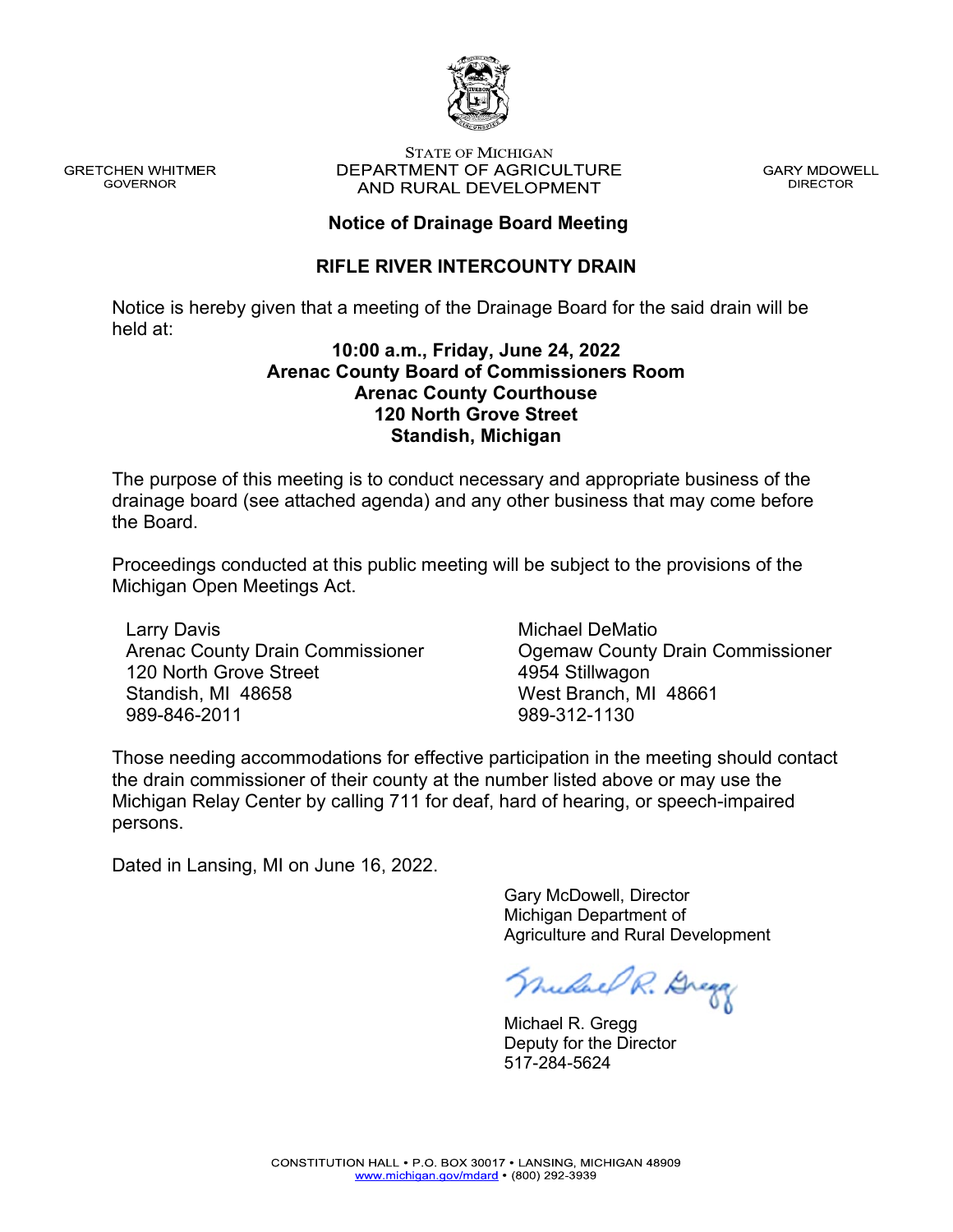

**GRETCHEN WHITMER GOVERNOR** 

**STATE OF MICHIGAN** DEPARTMENT OF AGRICULTURE AND RURAL DEVELOPMENT

**GARY MCDOWELL DIRECTOR** 

June 16, 2022

#### **SENT VIA EMAIL**

Mr. Larry Davis Arenac County Drain Commissioner 120 North Grove Street Standish, MI 48658

Mr. Michael DeMatio Ogemaw County Drain Commissioner 4954 Stillwagon West Branch, MI 48661

RE: Rifle River Intercounty Drain

Dear Commissioners:

Enclosed is a Notice of Meeting. If accessible, please post it in your office or in your building where other such notices are posted. Also, in accordance with P.A. 528 of the Public Acts of 2012, if your county maintains a website that is accessible to the public, **this notice and agenda** shall be posted on the homepage or on a separate webpage dedicated to public notices.

Also, please prepare an Affidavit of Posting and forward one copy to this office.

Sincerely,<br>*Mulael R. Brega* 

 Michael R. Gregg Environmental Stewardship Division

MRG:jm

**Enclosure**